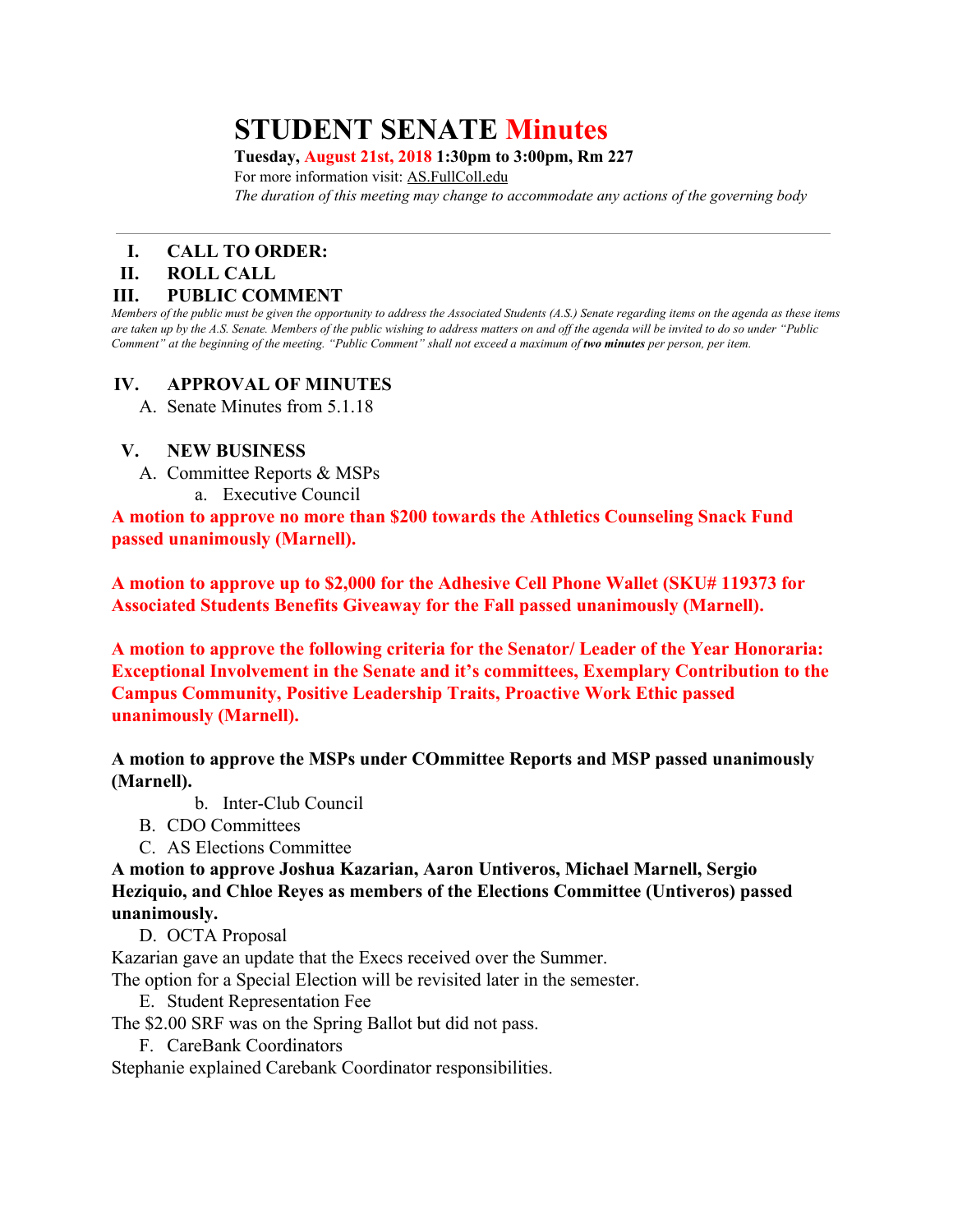## **VI. ANNOUNCEMENTS**

J. Carrithers - Apply for Mindfulness Institute

N. Abesamis - Apply for the Student Leadership Retreat - Leaders in Training

## **VII. ADJOURNMENT: 1:58 PM**